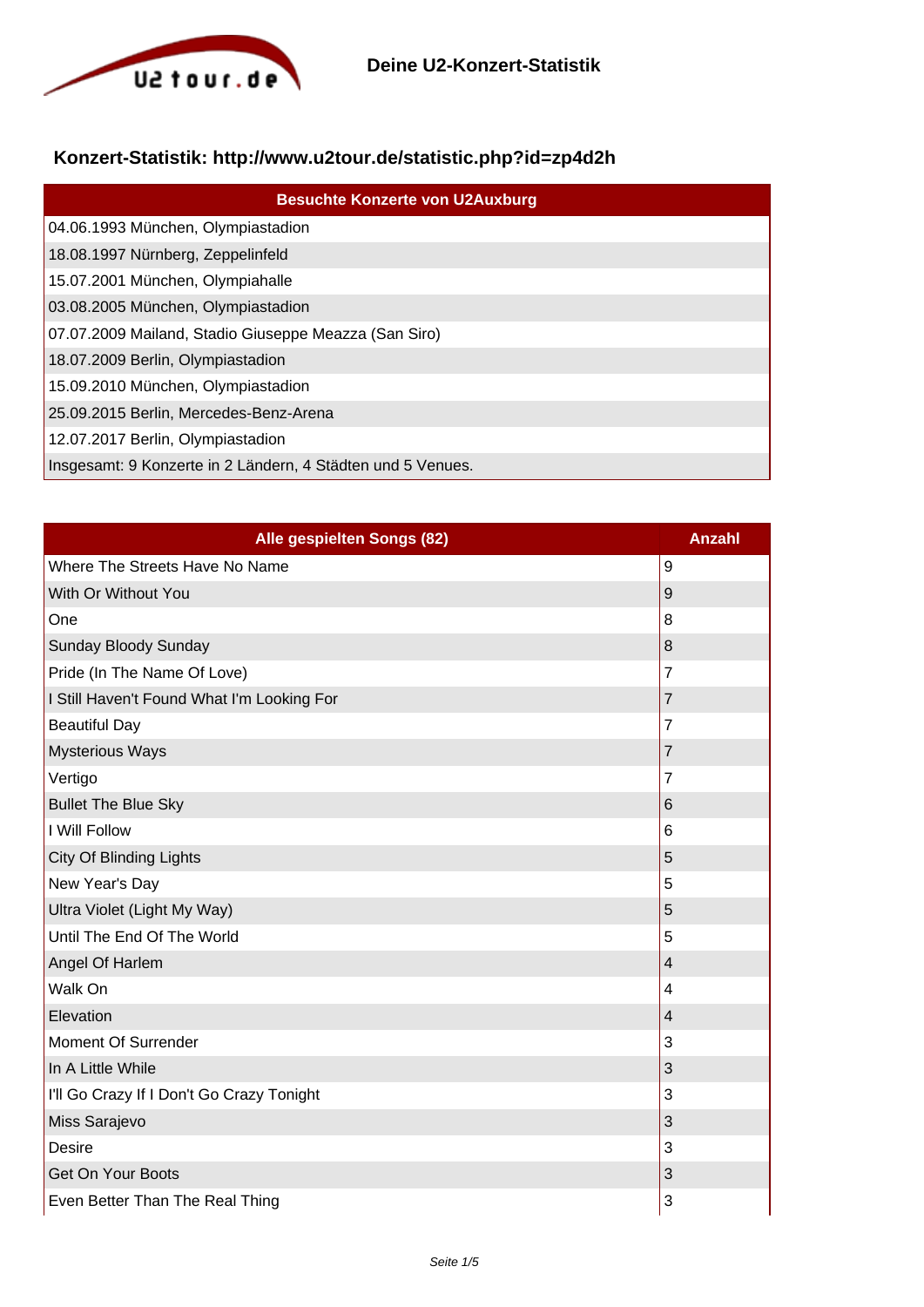

| Magnificent                            | 3              |
|----------------------------------------|----------------|
| The Fly                                | 3              |
| Mothers Of The Disappeared             | $\overline{c}$ |
| Bad                                    | $\overline{2}$ |
| Stay (Faraway, So Close!)              | $\overline{2}$ |
| No Line On The Horizon                 | $\overline{2}$ |
| <b>Breathe</b>                         | $\overline{2}$ |
| Zoo Station                            | $\overline{2}$ |
| Gone                                   | $\mathbf 2$    |
| The Unforgettable Fire                 | $\overline{2}$ |
| <b>Running To Stand Still</b>          | $\overline{2}$ |
| <b>MLK</b>                             | $\overline{2}$ |
| The Electric Co.                       | $\overline{2}$ |
| Party Girl                             | $\overline{2}$ |
| <b>Unknown Caller</b>                  | $\overline{c}$ |
| Raised By Wolves                       | 1              |
| Red Hill Mining Town                   | 1              |
| Zooropa                                | 1              |
| October                                | 1              |
| In God's Country                       | 1              |
| Trip Through Your Wires                | 1              |
| Exit                                   | 1              |
| One Tree Hill                          | 1              |
| <b>Every Breaking Wave</b>             | 1              |
| Invisible                              | 1              |
| The Miracle (Of Joey Ramone)           | 1              |
| Mercy                                  | 1              |
| North Star                             | 1              |
| Iris (Hold Me Close)                   | 1              |
| Cedarwood Road                         | 1              |
| Stand By Me                            | 1              |
| Song For Someone                       | 1              |
| Return Of The Stingray Guitar          | 1              |
| Stuck In A Moment You Can't Get Out Of | 1              |
| Can't Help Falling In Love             | 1              |
| Mofo                                   | 1              |
| Last Night On Earth                    | 1              |
| All I Want Is You                      | 1              |
| Love Is Blindness                      | 1              |
| <b>Redemption Song</b>                 | 1              |
| <b>Unchained Melody</b>                | 1              |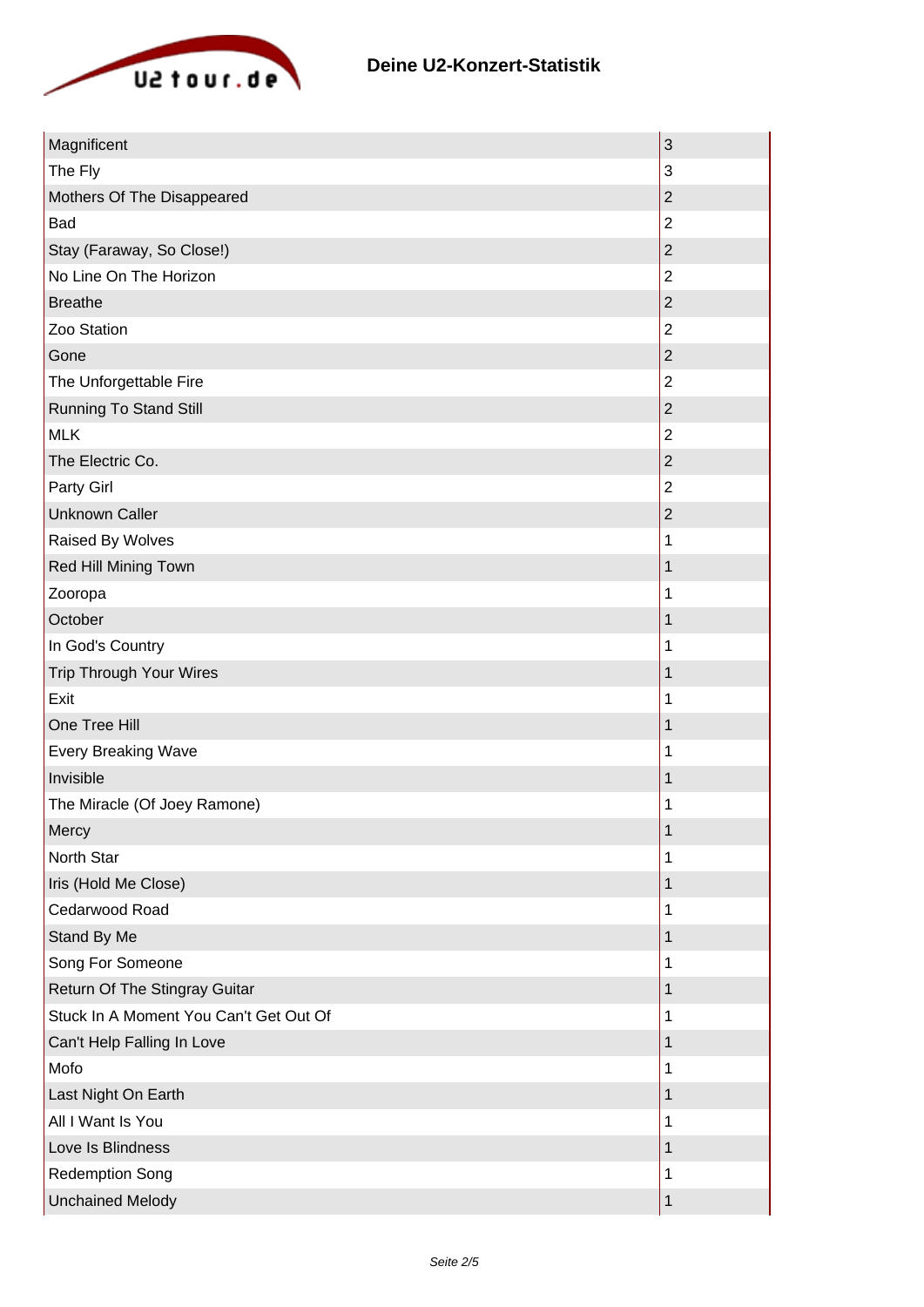

| Dirty Old Town                             |  |
|--------------------------------------------|--|
| Tryin' To Throw Your Arms Around The World |  |
| Satellite Of Love                          |  |
| Staring At The Sun                         |  |
| Miami                                      |  |
| New York                                   |  |
| Miracle Drug                               |  |
| Sometimes You Can't Make It On Your Own    |  |
| Love And Peace Or Else                     |  |
| Kite                                       |  |
| Wake Up Dead Man                           |  |
| Please                                     |  |
| Discothèque                                |  |
| If You Wear That Velvet Dress              |  |
| Hold Me, Thrill Me, Kiss Me, Kill Me       |  |
| All Because Of You                         |  |

| Alle Cover-Songs (6)       | Anzahl |
|----------------------------|--------|
| Can't Help Falling In Love |        |
| Stand By Me                |        |
| <b>Redemption Song</b>     |        |
| Satellite Of Love          |        |
| Dirty Old Town             |        |
| Unchained Melody           |        |

| <b>Opening Songs (8)</b>      | Anzahl |
|-------------------------------|--------|
| <b>Breathe</b>                | 2      |
| Return Of The Stingray Guitar |        |
| Sunday Bloody Sunday          |        |
| The Miracle (Of Joey Ramone)  |        |
| Vertigo                       |        |
| Mofo                          |        |
| Elevation                     |        |
| Zoo Station                   |        |

| <b>Closing Songs (7)</b>                   | Anzahl |
|--------------------------------------------|--------|
| Moment Of Surrender                        |        |
| I Still Haven't Found What I'm Looking For |        |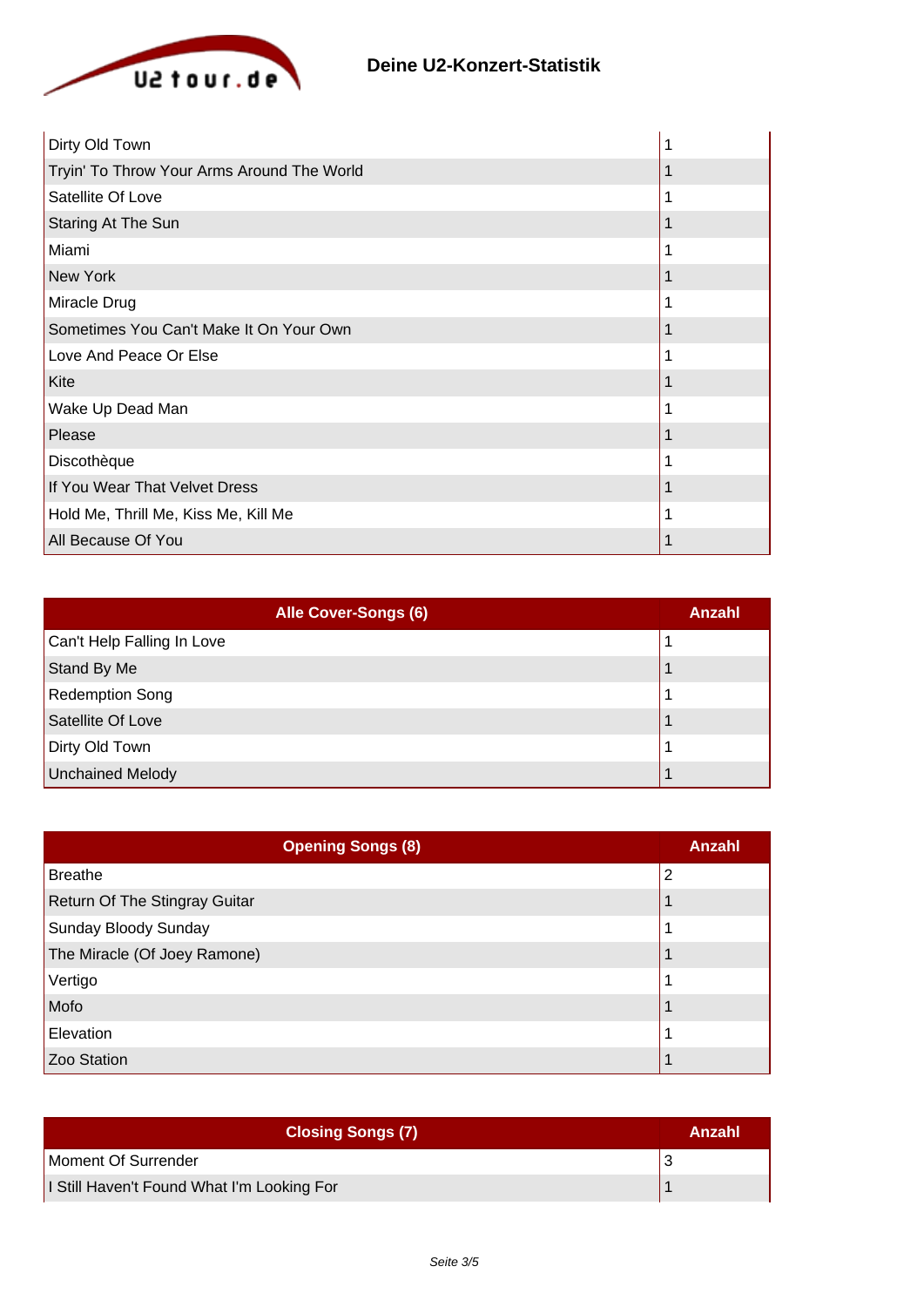

| One                        |  |
|----------------------------|--|
| Vertigo                    |  |
| Wake Up Dead Man           |  |
| Walk On                    |  |
| Can't Help Falling In Love |  |

| <b>Alben (18)</b>                 | Anzahl |
|-----------------------------------|--------|
| The Joshua Tree                   | 19.23% |
| Achtung Baby                      | 16.75% |
| All That You Can't Leave Behind   | 10%    |
| No Line On The Horizon            | 8.53%  |
| How To Dismantle An Atomic Bomb   | 7.55%  |
| The Unforgettable Fire            | 6.1%   |
| War                               | 6.07%  |
| Pop                               | 4.65%  |
| Rattle And Hum                    | 3.7%   |
| Boy                               | 3.69%  |
| Songs Of Innocence                | 2.75%  |
| Zooropa                           | 1.37%  |
| Passengers Original Soundtracks 1 | 1.36%  |
| Songs Of Innocence Bonus Disc     | 0.45%  |
| October                           | 0.45%  |
| Zoo TV Live                       | 0.45%  |
| Wide Awake In Europe (EP)         | 0.45%  |
| The Best Of 1980-1990             | 0.44%  |

| Vorgruppen (10)                    | <b>Anzahl</b>  |
|------------------------------------|----------------|
| <b>Snow Patrol</b>                 | $\overline{2}$ |
| OneRepublic                        |                |
| Noel Gallagher                     |                |
| Noel Gallagher's High Flying Birds |                |
| Keane                              |                |
| The Zutons                         |                |
| Die Toten Hosen                    |                |
| Die Fantastischen Vier             |                |
| Söhne Mannheims                    |                |
| Stereo MC's                        |                |